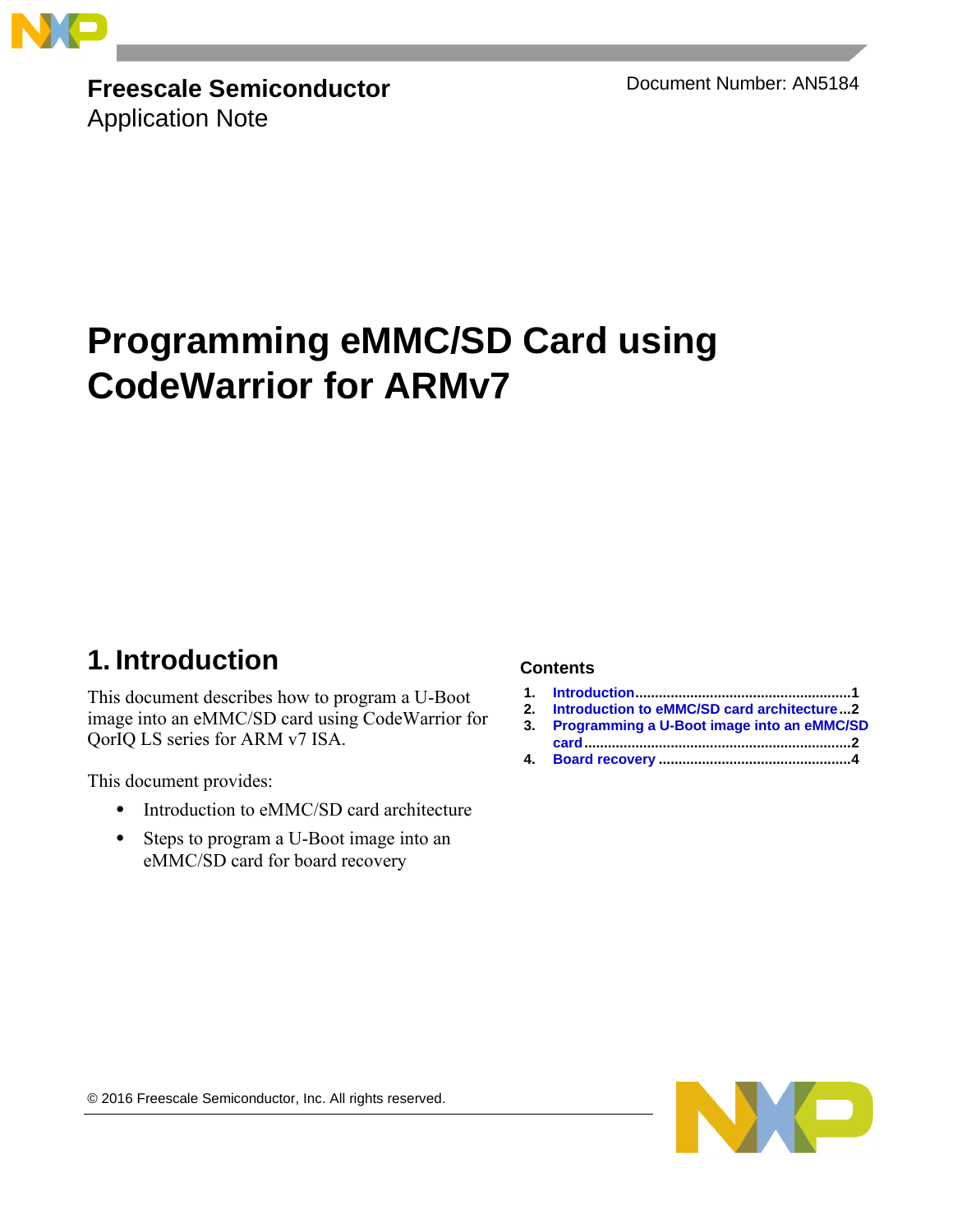

Introduction to eMMC/SD card architecture

## <span id="page-1-0"></span>**2. Introduction to eMMC/SD card architecture**

The eMMC/SD card uses the notion of blocks, not addresses. One block has 512 bits. The CodeWarrior flash programmer only allows addresses, it means, to write a U-Boot image into an eMMC/SD card, you need to compute the address by multiplying the number of the block with 512 and converting the result into hexadecimal.

For more information, see *CodeWarrior for ARMv7 Targeting Manual* (CW\_ARMv7\_Targeting\_Manual).

## <span id="page-1-1"></span>**3. Programming a U-Boot image into an eMMC/SD card**

To program a U-Boot image into an eMMC/SD card using CodeWarrior flash programmer, perform these steps:

- 1. Create a CodeWarrior for ARMv7 bareboard project.
- 2. Choose **Run > Debug** from the CodeWarrior IDE menu bar to start a new debug session.
- 3. Choose **Window > Show View > Other** from the CodeWarrior IDE menu bar. The **Show View** dialog appears.
- 4. Choose **Debug > Target Tasks** and click **OK**. The **Show View** dialog closes and the **Target Tasks** view appears.
- 5. Import the eMMC/SD card task using the **Target Tasks** view, as shown in the figure below.

#### **Figure 1. Target Tasks view**

| □ Console 2 Tasks   □ Memory   』 Remote Systems   © Target Tasks $\otimes \setminus \mathbb{R}$ Problems   ● Executables |       |                                     |                                    | - 日 |
|--------------------------------------------------------------------------------------------------------------------------|-------|-------------------------------------|------------------------------------|-----|
|                                                                                                                          |       |                                     | + 8 0 * ※ B + + <mark>8 4</mark> 7 |     |
| Arrange By: Task Groups ▼                                                                                                | Tasks |                                     |                                    |     |
| Root                                                                                                                     | Name  | <b>Task Type</b>                    | <b>Run Configuration</b>           |     |
|                                                                                                                          |       | CLS102xATWR_SD_FLASH Flash Programm | Active Debug Co                    |     |
|                                                                                                                          |       |                                     |                                    |     |
|                                                                                                                          |       |                                     |                                    |     |
|                                                                                                                          |       |                                     |                                    |     |
|                                                                                                                          |       |                                     |                                    |     |

- 6. Click the **Edit Task Configuration** icon in the **Target Tasks** view. The **ARM Flash Programmer Task** editor window appears.
- 7. Choose **Program/Verify Action** from the **Add Action** menu (see figure below). The **Add Program / Verify Action** dialog appears.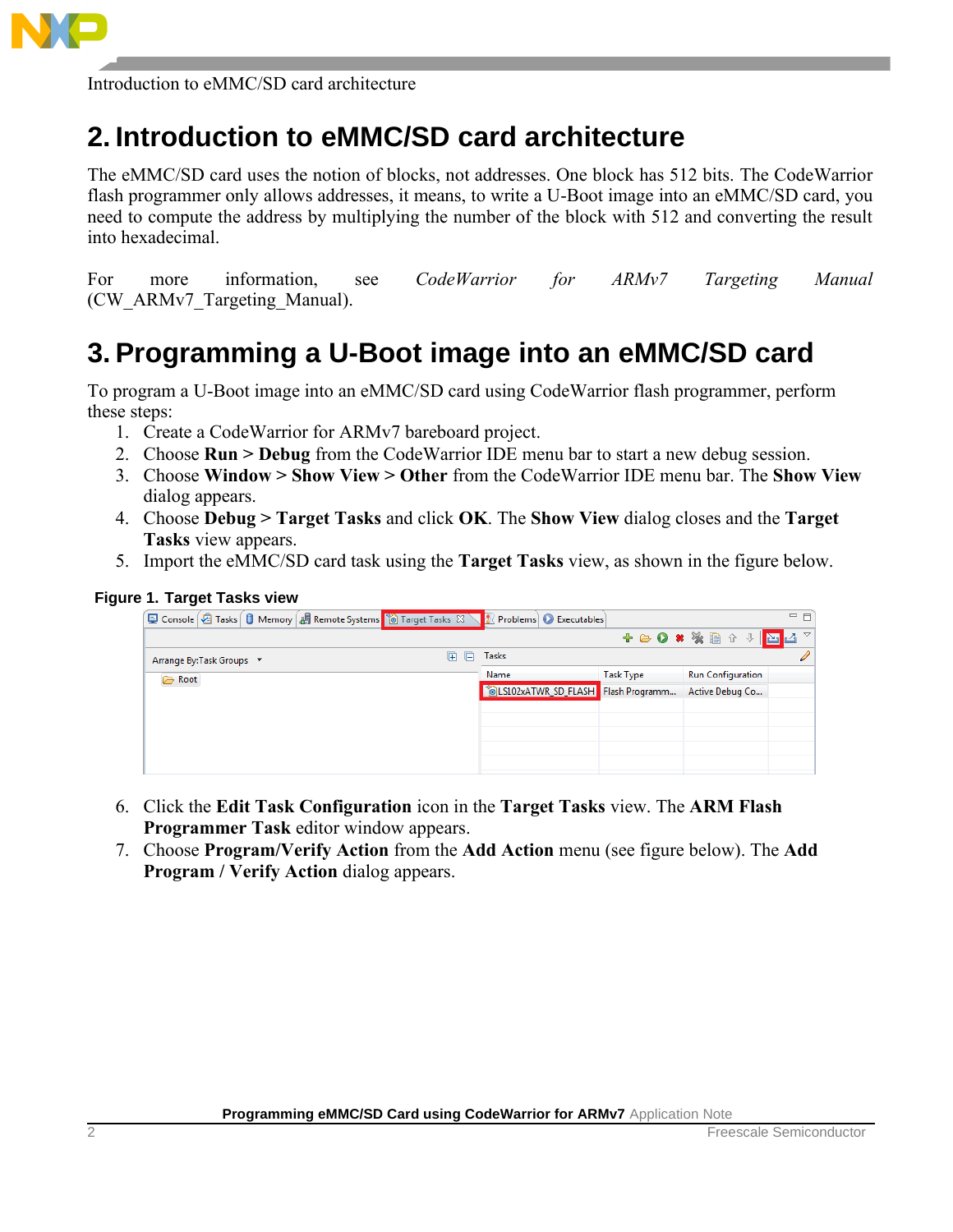

Programming a U-Boot image into an eMMC/SD card

#### **Figure 2. ARM Flash Programmer Task editor window**

|                                     | <b>ARM Flash Programmer Task</b> |                    |                                                                                              |                                           |
|-------------------------------------|----------------------------------|--------------------|----------------------------------------------------------------------------------------------|-------------------------------------------|
| <b>Flash Devices</b><br>Device Name |                                  |                    | <b>Base Address</b>                                                                          | <b>Target RAM</b><br>Address: 0x 80000000 |
|                                     | SDSP16GB (2048Mx8x1)             |                    | 0x00000000                                                                                   | 0x 00100000<br>Size:                      |
|                                     |                                  |                    |                                                                                              | Verify Target Memory Writes               |
|                                     |                                  |                    |                                                                                              |                                           |
|                                     |                                  |                    |                                                                                              |                                           |
| <b>Add Device</b>                   | <b>Remove Device</b>             |                    |                                                                                              |                                           |
|                                     | <b>Flash Programmer Actions:</b> |                    |                                                                                              |                                           |
| Enabled                             | Operation                        | <b>Description</b> |                                                                                              | <b>Add Action</b>                         |
| $\overline{\mathsf{v}}$             | <b>Erase and Program</b>         |                    | X:\Freescale-Linux-SDK-for-LS1021A-Rev2-v0.4-20150803-yocto\build_Is1021atwr_release\tmp\wor |                                           |

8. In the **Add Program / Verify Action** dialog, specify the path to U-Boot image, select the **Erase sectors before program** and **Apply Address Offset** checkboxes, and set the address offset, as shown in the figure below.

**Figure 3. Add Program / Verify Action dialog**

| Add Program / Verify Action         |                                   |                                     | $\Sigma$                                                                       |
|-------------------------------------|-----------------------------------|-------------------------------------|--------------------------------------------------------------------------------|
| <b>Flash Devices</b>                |                                   | Use File from Launch Configuration  |                                                                                |
| Device Name<br>SDSP16GB (2048Mx8x1) | <b>Base Address</b><br>0x00000000 |                                     | File: X:\Freescale-Linux-SDK-for-LS1021A-Rev2-v0.4-20150803-yocto\build_ls1021 |
|                                     |                                   | File Type: Auto                     | Variables<br>Workspace<br>File System                                          |
|                                     |                                   | Erase sectors before program        |                                                                                |
|                                     |                                   | Restrict to Addresses in this Range | Apply Address Offset                                                           |
|                                     |                                   | Start: 0x                           | Address: 0x 00001000                                                           |
|                                     |                                   | End: $0x$                           |                                                                                |
|                                     |                                   |                                     | <b>Add Verify Action</b><br>Add Program Action<br>Done                         |

- **NOTE** The address offset is computed by multiplying the number of the block with 512 and converting the result into hexadecimal. The U-Boot image for LS1 targets is written from block 8. In this case, the address offset will be:  $8 \times 512 = 4096$ , which means  $0 \times 00001000$  in hexadecimal.
- 9. Click **Add Program Action**, and then click **Done** to close the **Add Program / Verify Action** dialog.
- 10. Ensure that a valid eMMC/SD card is available on the board, and execute the target task, as shown in the figure below.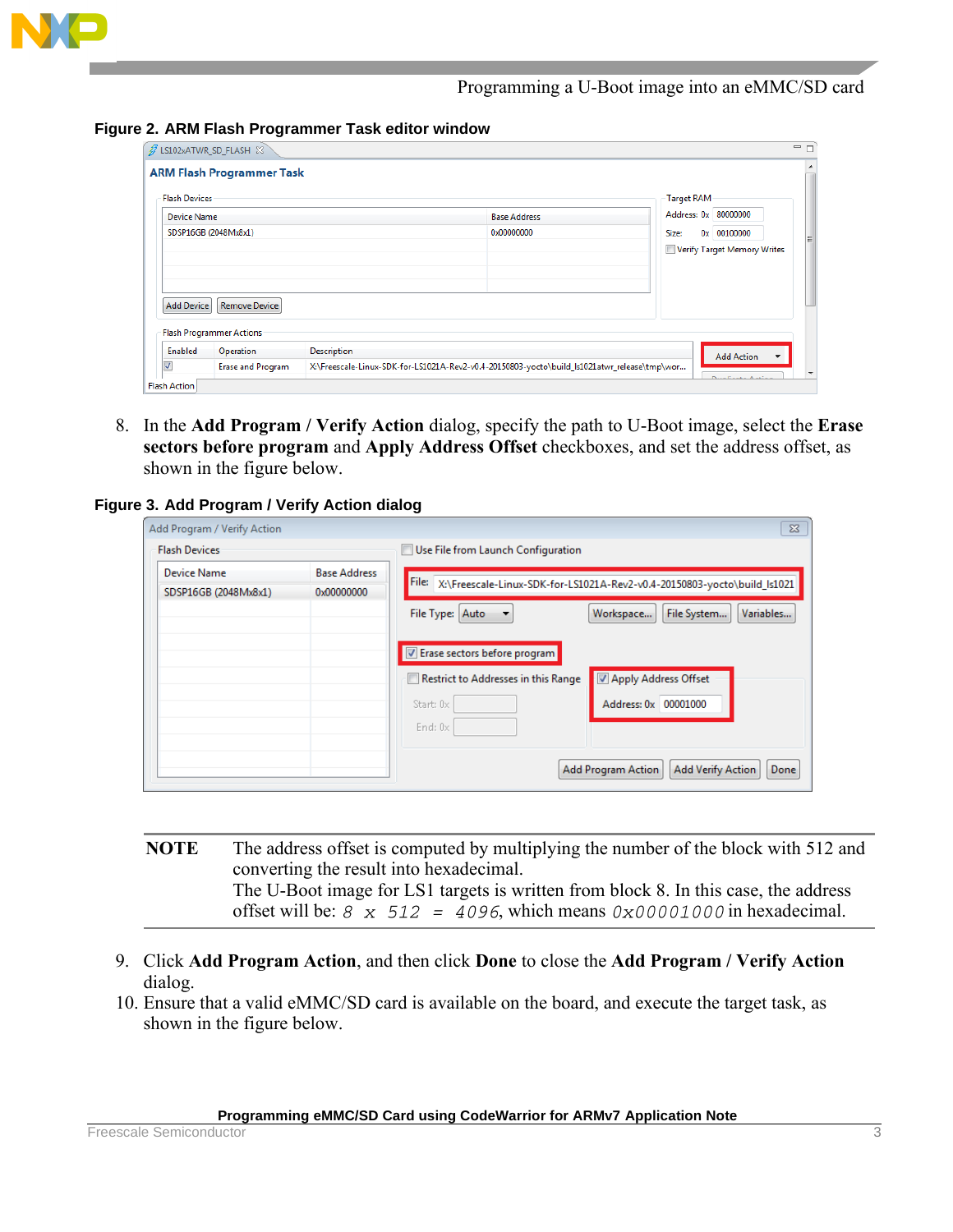

Board recovery

#### **Figure 4. Executing target task**

|                           | □ Console <i>□</i> Tasks <i>□</i> Memory 曲 Remote Systems   ■ Target Tasks ※ ■ Problems   ■ Executables |                                     |                  |                                                        | $=$ $\Box$ |
|---------------------------|---------------------------------------------------------------------------------------------------------|-------------------------------------|------------------|--------------------------------------------------------|------------|
|                           |                                                                                                         |                                     |                  | + & <mark>0 * * * B + +   M M <math>\sim</math></mark> |            |
| Arrange By: Task Groups ▼ |                                                                                                         | Tasks                               |                  |                                                        |            |
| Root                      |                                                                                                         | Name                                | <b>Task Type</b> | <b>Run Configuration</b>                               |            |
|                           |                                                                                                         | CLS102xATWR_SD_FLASH Flash Programm |                  | Active Debug Co                                        |            |
|                           |                                                                                                         |                                     |                  |                                                        |            |
|                           |                                                                                                         |                                     |                  |                                                        |            |
|                           |                                                                                                         |                                     |                  |                                                        |            |
|                           |                                                                                                         |                                     |                  |                                                        |            |
|                           |                                                                                                         |                                     |                  |                                                        |            |

After the target task is executed, U-Boot will be ready to boot (see figure below).

#### **Figure 5. Output window**

```
U-Boot SPL 2015.01+1s1+g3281947 (Aug 11 2015 - 09:41:34)
U-Boot 2015.01+1s1+g3281947 (Aug 11 2015 - 09:41:34)
CPU: Freescale LayerScape LS1021E, Version: 2.0, (0x87081120)
Clock Configuration:
        CPU0 (ARMV7):1000 MHz,
        Bus:300 MHz, DDR:800 MHz (1600 MT/s data rate),
Reset Configuration Word (RCW):
        00000000: 0608000a 00000000 00000000 00000000
        {\tt 00000010:}\ {\tt 30000000}\ {\tt 00407900}\ {\tt 60040a00}\ {\tt 21046000}\ {\tt 00000020:}\ {\tt 00000000}\ {\tt 00000000}\ {\tt 20038000}00000030: 00080000 881b7340 00000000 00000000
        LS1021ATWR
```
# <span id="page-3-0"></span>**4. Board recovery**

This section explains how to perform board recovery. The section is divided into the following subsections:

- [RCW/U-Boot recovery](#page-3-1)
- Complete [board recovery](#page-5-0)

### <span id="page-3-1"></span>**4.1. RCW/U-Boot recovery**

If eMMC/SD card boot is the only boot option available for the board, then you should use the CodeWarrior reset configuration word (RCW) override feature to recover the board.

Perform these steps to recover the board:

- 1. Create a CodeWarrior for ARMv7 bareboard project. If the double data rate (DDR) memory is not functional, then create the project by selecting **Download OCRAM** as the launch configuration.
- 2. Choose **Run > Debug Configurations** from the CodeWarrior IDE menu bar. The **Debug Configurations** dialog appears.
- 3. Click **Edit** next to the **Connection** menu in the **Target Settings** panel. The **Properties for**  *<connection launch configuration>* window appears.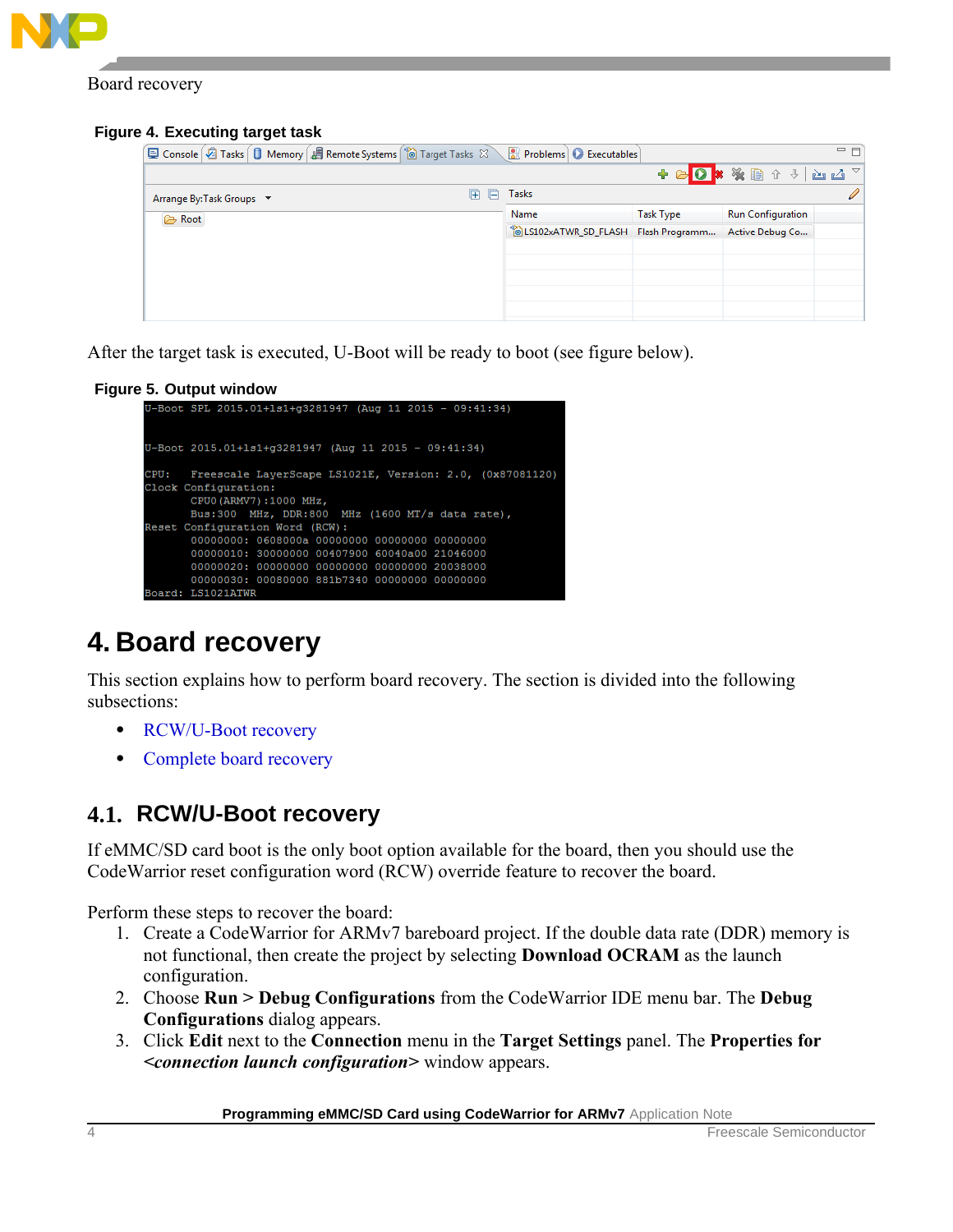

- 4. Click **Edit** next to the **Target** menu. The **Properties for** *<connection launch configuration>* **Target** window appears.
- 5. Specify a JTAG configuration file for RCW override in the **Target type** menu by clicking the **Edit** button next to this menu, as shown in the figure below.

| Hardware or Simulator Targe |                                                                        | /LS1021ATWR_RCW.txt/LS1021A/Cortex-A7-0: "Initialize target script" is undefined. |                          | $\iff \Rightarrow \Rightarrow \bullet \bullet$ |  |  |
|-----------------------------|------------------------------------------------------------------------|-----------------------------------------------------------------------------------|--------------------------|------------------------------------------------|--|--|
|                             | Parent profile: B11883-11                                              |                                                                                   |                          |                                                |  |  |
|                             | Name:                                                                  | twr-core0_OCRAM_LS1021ATWR_Download Target                                        |                          |                                                |  |  |
|                             | Description:                                                           |                                                                                   |                          |                                                |  |  |
|                             | None<br><b>Apply Defaults</b><br>Template:<br>$\overline{\phantom{a}}$ |                                                                                   |                          |                                                |  |  |
|                             | Initialization                                                         |                                                                                   |                          |                                                |  |  |
|                             | Memory                                                                 |                                                                                   |                          |                                                |  |  |
|                             | <b>Target</b>                                                          | Execute target reset (applies to initial launch only)<br>Run out of reset         | Initialize target        | Initialize target script                       |  |  |
|                             | LS1021ATWR_RCW.txt                                                     |                                                                                   | $\overline{\mathcal{J}}$ |                                                |  |  |
|                             | LS1021A                                                                | г                                                                                 | $\overline{\mathbf{v}}$  |                                                |  |  |
|                             | Cortex-A7-0                                                            | $\Box$                                                                            | $\blacktriangledown$     | \${workspace_loc:/twr-cor                      |  |  |
|                             | Cortex-A7-1                                                            | $\Box$                                                                            | $\overline{\mathcal{F}}$ | \${workspace_loc:/twr-cor                      |  |  |
|                             | <b>DAP</b><br>SAP <sub>2</sub>                                         |                                                                                   |                          |                                                |  |  |
|                             |                                                                        |                                                                                   |                          |                                                |  |  |
|                             |                                                                        | Note: Target initialization files only apply to cores being launched.             |                          |                                                |  |  |
|                             |                                                                        |                                                                                   |                          |                                                |  |  |

**Figure 6. Selecting JTAG configuration file for RCW override**

**NOTE** The JTAG configuration file for RCW override contains valid values for RCW registers and it allows CodeWarrior to connect to the board.

- 6. Select OCRAM file as the initialization file for the new target type on the **Initialization** page.
- 7. Select memory initialization file for the target type on the **Memory** page.
- 8. Click **OK** to close the **Properties for** *<connection launch configuration>* **Target** window.
- 9. Click **OK** to close the **Properties for** *<connection launch configuration>* window.
- 10. Click **Debug** in the **Debug Configurations** dialog to debug the project.
- 11. Open the flash programmer target task in the **ARM Flash Programmer Task** editor window and change the running address of the algorithm with the OCRAM address of the processor, as shown in the figure below.

#### **NOTE** Using OCRAM address for flash programmer algorithm enables the internal buffer of the eSDHC controller. However, this reduces the performance as direct memory access (DMA) is not used in this mode.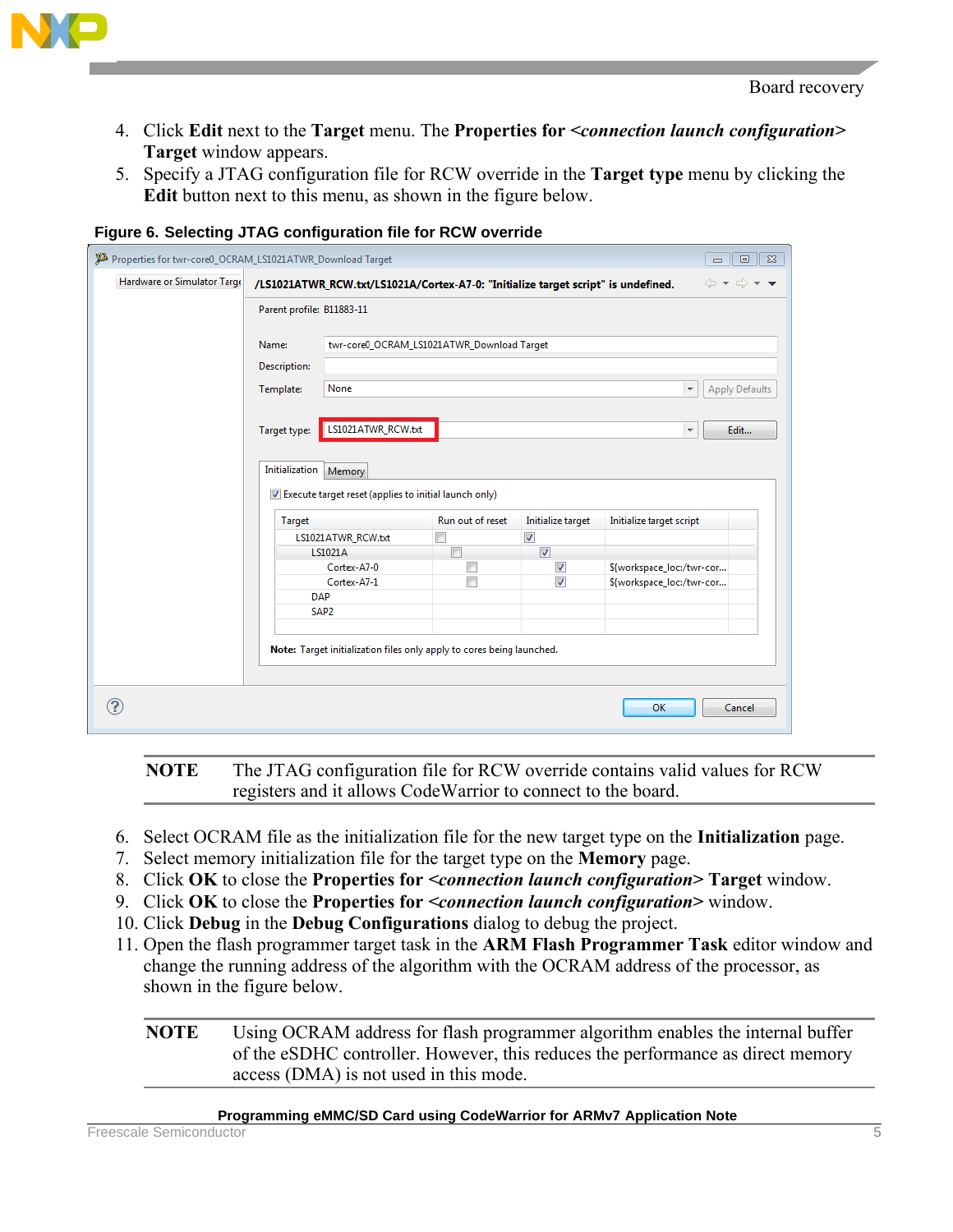

Board recovery

**Figure 7. Changing flash programmer algorithm address**

| <b>Flash Devices</b> |                          |                    |                     | Target RAM                                    |
|----------------------|--------------------------|--------------------|---------------------|-----------------------------------------------|
| Device Name          |                          |                    | <b>Base Address</b> | Address: 0x 10000000                          |
|                      | SDSP16GB (2048Mx8x1)     |                    | 0x00000000          | Size:<br>0x 00020000                          |
|                      |                          |                    |                     | Verify Target Memory Writes                   |
|                      |                          |                    |                     |                                               |
| <b>Add Device</b>    | <b>Remove Device</b>     |                    |                     |                                               |
|                      | Flash Programmer Actions |                    |                     |                                               |
|                      | Operation                | <b>Description</b> |                     | <b>Add Action</b><br>$\overline{\phantom{a}}$ |
| Enabled              |                          |                    |                     |                                               |

12. Execute the target task.

After the eMMC/SD card has been programmed successfully with the U-Boot image, the board is recovered and is ready for use.

### <span id="page-5-0"></span>**4.2. Complete board recovery**

One of the major problems in board production is that eMMC is not removable and sometimes serial and network interfaces are not available. For such as a situation, this section provides a solution to perform complete board recovery, including U-Boot, U-Boot environment, kernel, device tree, and rootfs.

To create a complete board image, including U-Boot, U-Boot environment, kernel, device tree, and rootfs, perform these steps:

1. On a Linux host, create a temporary file on a hard disk with the capacity of the eMMC device.



**NOTE** File size is calculated using block size, which is 512 bytes multiplied by the count. For the current example, a temporary file of 100 MB size was created.

- 2. Associate a loop device with the temporary file. b11883@fsr-ub1264-120:/\$ sudo losetup /dev/loop0 /tmp/myfs
- 3. Partition the loop device, as shown in the figure below.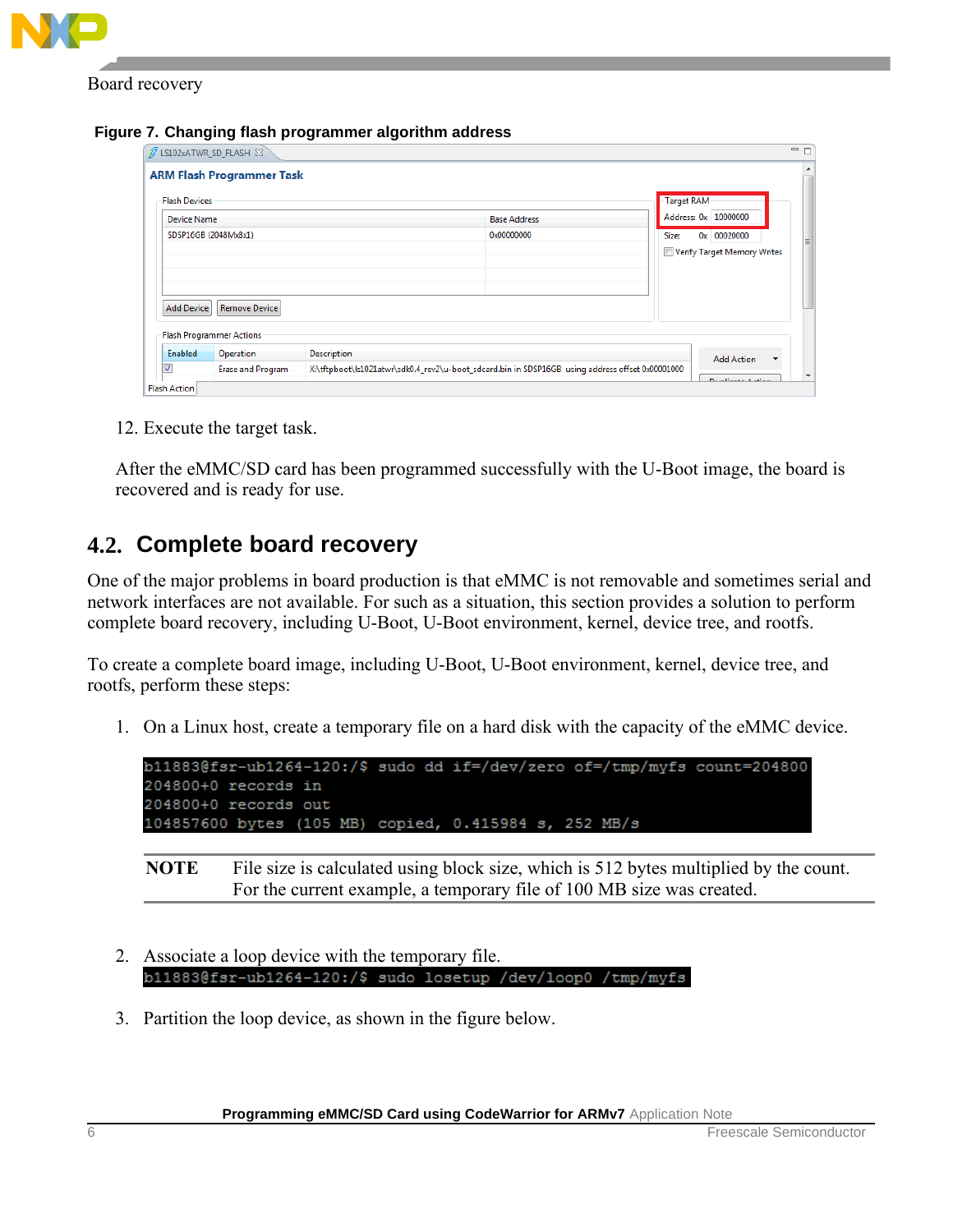

#### **Figure 8. Partitioning loop device**

```
b11883@fsr-ub1264-120:/$ sudo fdisk /dev/loop0
Device contains neither a valid DOS partition table, nor Sun, SGI or OSF disklabel
Building a new DOS disklabel with disk identifier 0x6c74022f.
Changes will remain in memory only, until you decide to write them.
After that, of course, the previous content won't be recoverable.
Warning: invalid flag 0x0000 of partition table 4 will be corrected by w(rite)
Command (m for help): n
Partition type:
  p primary (0 primary, 0 extended, 4 free)
  e extended
Select (default p): p
Partition number (1-4, default 1): 1
First sector (2048-204799, default 2048): 2304
Last sector, +sectors or +size{K, M, G} (2304-204799, default 204799): 204799
Command (m for help): w
The partition table has been altered!
```
#### **NOTE** For loop 0, first sector will be 2304 because up to this sector, U-Boot and U-Boot environment will be placed.

If after writing table to disk and exiting, you get a warning "Re-reading the partition table failed with error 22: Invalid argument", then run the  $partprobe$  command on the partition created (sudo partprobe  $/dev/loop0$ ).

4. Format the loop device, as shown in the figure below.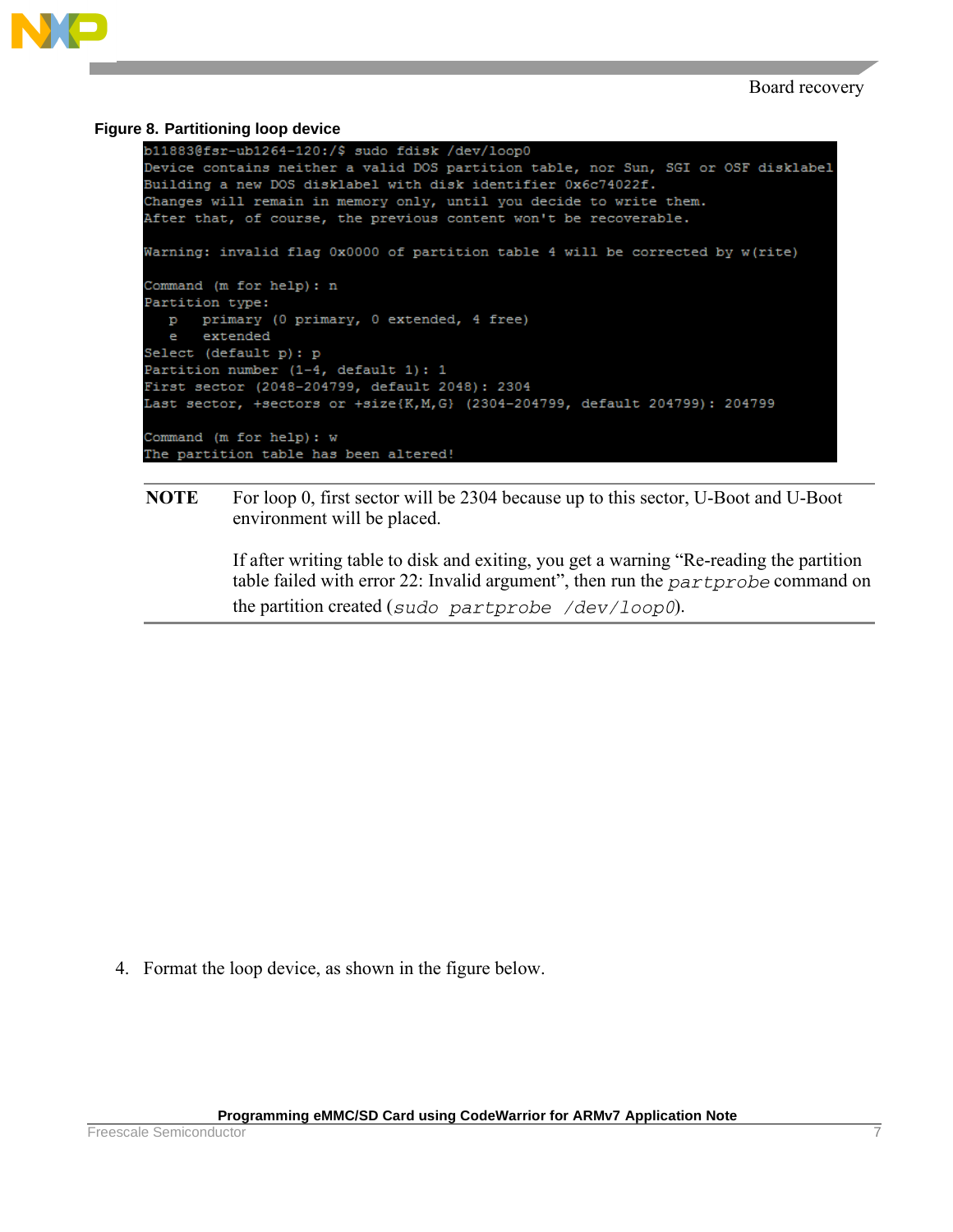

Board recovery

```
Figure 9. Formatting loop device
```

```
b11883@fsr-ub1264-120:/$ sudo mkfs.ext2 /dev/loop0p1
mke2fs 1.42 (29-Nov-2011)
Discarding device blocks: done
Filesystem label=
OS type: Linux
Block size=1024 (log=0)
Fragment size=1024 (log=0)
Stride=0 blocks, Stripe width=0 blocks
25376 inodes, 101248 blocks
5062 blocks (5.00%) reserved for the super user
First data block=1
Maximum filesystem blocks=67371008
13 block groups
8192 blocks per group, 8192 fragments per group
1952 inodes per group
Superblock backups stored on blocks:
        8193, 24577, 40961, 57345, 73729
Allocating group tables: done
Writing inode tables: done
Writing superblocks and filesystem accounting information: done
```
5. Copy U-Boot and U-Boot environment into the loop device.

```
b11883@fsr-ub1264-120:/$ sudo dd if=/sdk/tftpboot/ls1021atwr/sdk0.4 rev2/u-boot sdcard
.bin of=/dev/loop0 seek=8
1037+1 records in
1037+1 records out
531156 bytes (531 kB) copied, 0.027581 s, 19.3 MB/s
```
**NOTE** Ensure that the first eight sectors from loop 0 are skipped; otherwise the partition table will be overwritten by U-Boot.

- 6. Mount the loop device partition and untar rootfs into it.
- 7. Copy kernel image and device tree into the  $/boot$  folder, as shown in the figure below.

```
Figure 10. Copying kernel image and device tree
```

```
b11883@fsr-ub1264-120:/$ cd /mnt
b11883@fsr-ub1264-120:/mnt$ sudo tar -xf /sdk/tftpboot/ls1021atwr/sdk0.4 rev2/fsl-image
-core-1s1021atwr.tar.gz
b11883@fsr-ub1264-120:/mnt$ sudo cp /sdk/tftpboot/ls1021atwr/sdk0.4 rev2/uImage-1s1021a
twr.bin boot/
b11883@fsr-ub1264-120:/mnt$ sudo cp /sdk/tftpboot/ls1021atwr/sdk0.4 rev2/uImage-1s1021a
twr.dtb boot/
b11883@fsr-ub1264-120:/mnt$ cd ..
b11883@fsr-ub1264-120:/$ sudo umount /mnt
```
8. Create a clone of the loop device.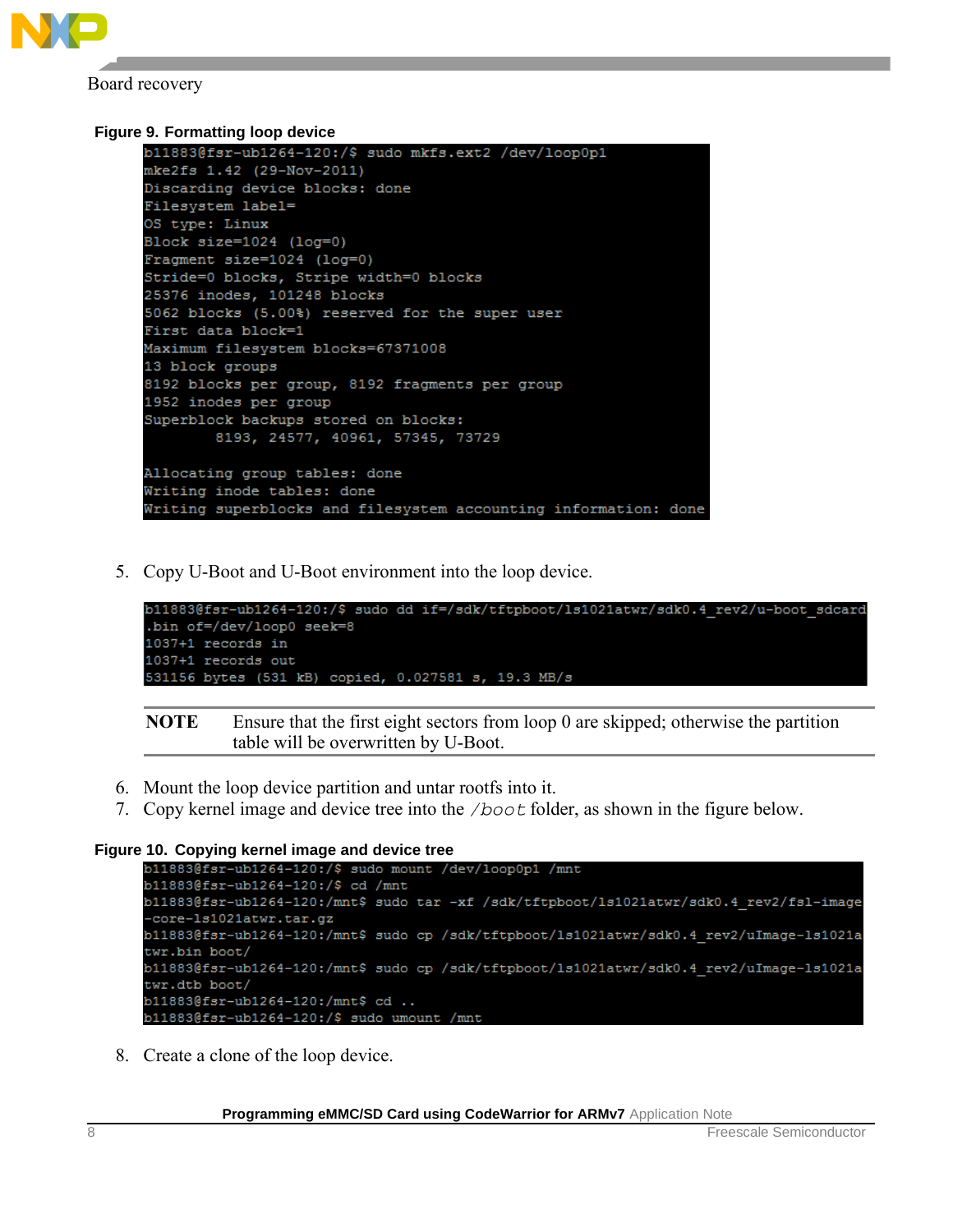

**Figure 11. Creating a clone of loop device** 204800+0 records in 204800+0 records out 104857600 bytes (105 MB) copied, 0.257215 s, 408 MB/s

9. Use flash programmer to flash the clone into eMMC. You are recommended not to specify any offset so that the entire device, starting from the first address, is programmed. See [RCW/U-Boot](#page-3-1)  [recovery](#page-3-1) for more details on using flash programmer.

**NOTE** Programming large images using flash programmer may take several hours. Therefore, the procedure described in this section should be used as the last option for board recovery.